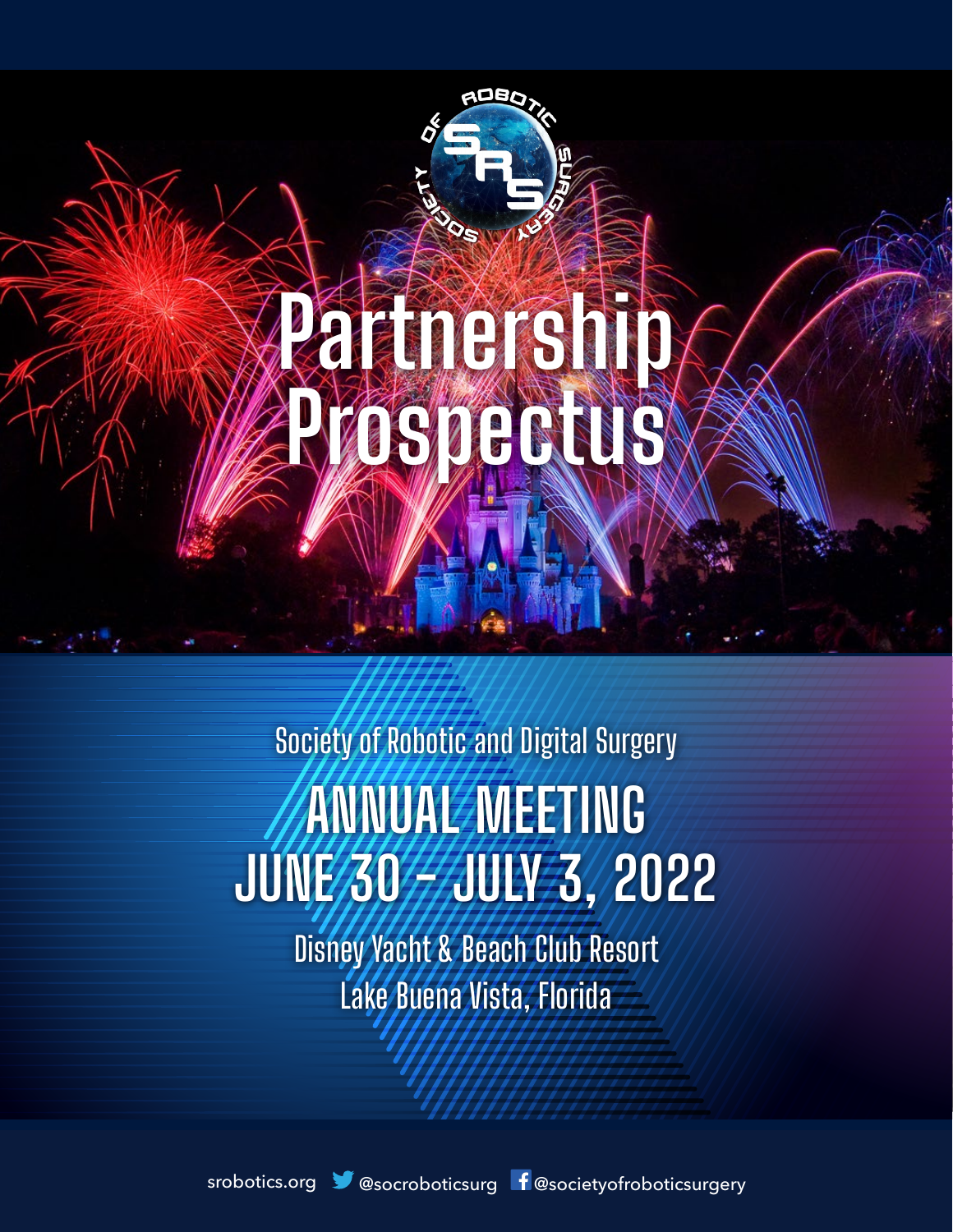

June 30 - July 3, 2022 Disney Yacht & Beach Club Resort • Lake Buena Vista, Florida



# invitatio

Dear Industry Colleagues:

The 2022 Society of Robotic Surgery (SRS) Meeting will be held June 30-July 3, 2022 at the Disney Yacht & Beach Club in Lake Buena Vista, Florida.

SRS is the ultimate society for those interested in robotic surgery, ideal for surgeons, allied health professionals and executives. This society is founded on the fundamental principles of education and collaboration as a means to tackle the complex issues of robotic surgery. As an organization we embrace input from our global membership, it is the pioneering spirit of our founding board and members that continues to make this society a success. This type of society gives us enormous possibilities in terms of multi-centric studies, database collection, and fellowship training. We work to foster mentorship of residents, fellows and young faculty as they embrace robotics.

The Society of Robotic and Digital Surgery encompasses robotics, minimally invasive, NOTES and single-port access surgery. This provides the diversity to allow us to adapt to changes in technology and provides an innovative forum in which to continue to expand our horizons and improve our clinical and academic potential.

Industry partners and technical exhibits are an essential part of our meetings' success, we invite you to support and participate in the 2022 Annual Meeting. Our attendees will be eager to learn about your company's products and services that can assist them in improved care for their robotic patients.

Sincerely,

 $\sqrt{2}$  $\mathcal{C}$  ot the

Denise Castetter Executive Director, Industry Relations Society of Robotic and Digital Surgery 1061 East Main Street, Suite 300, East Dundee, IL 60118 W: 973-769-1020 | denise@veritasamc.com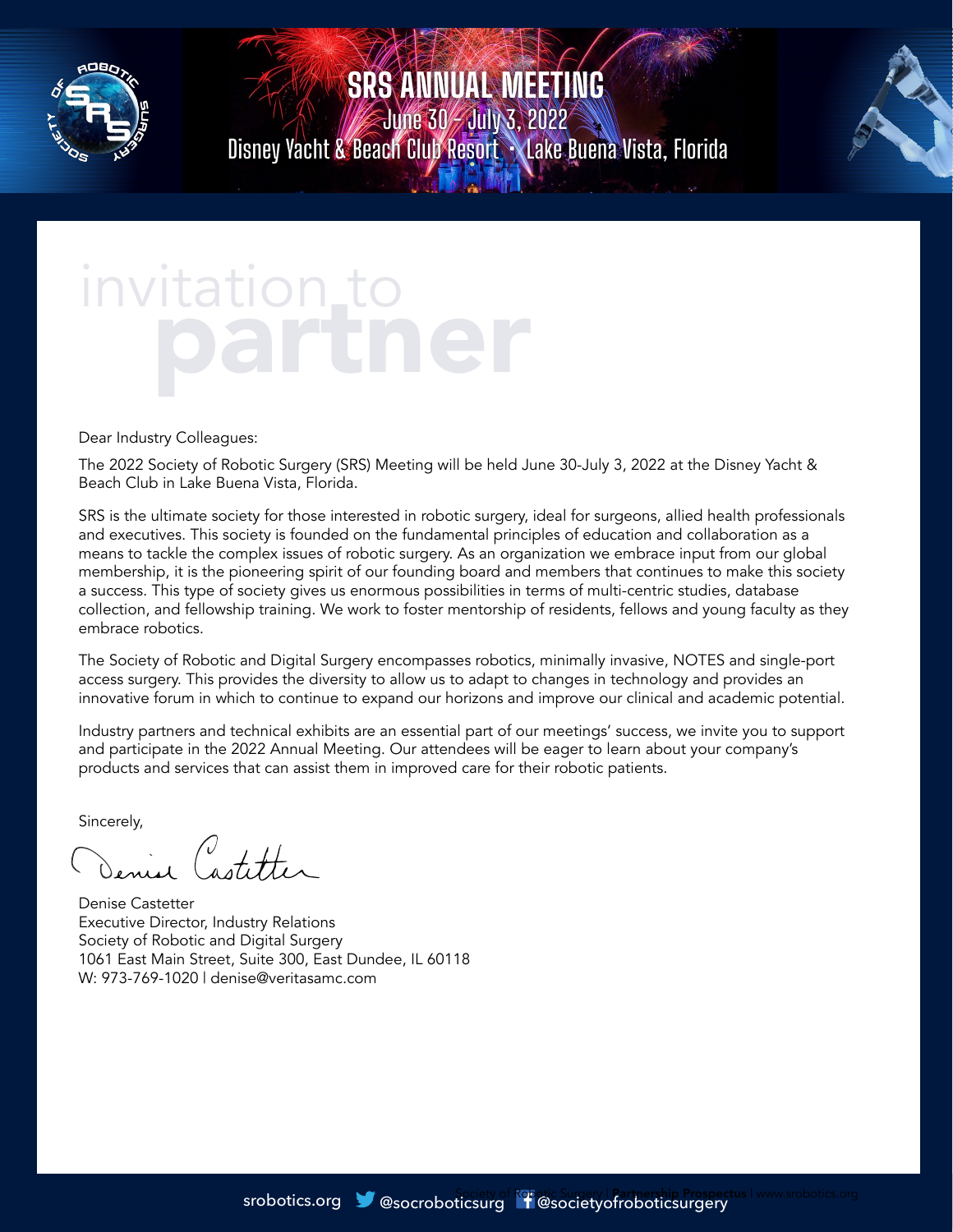

June 30 - July 3, 2022 Disney Yacht & Beach Club Resort • Lake Buena Vista, Florida



# SPONSORSHIP INFORMATION

The 2022 SRS Annual Meeting offers industry sponsors an opportunity to reach clinicians on the latest multi-disciplinary robotics surgical techniques and products. The focused meeting environment is ideal for businesses dedicated to delivering products and services that support these conditions. This forum will allow you to interact with clinicians eager to learn about new technologies and innovations that improve patient care.

#### SUPPORTING SRS

- SRS provides you with networking opportunities to build relations with new and existing customers. The expected 300 plus participants will be eager to learn about your company and products.
- Build Brand Awareness, Provide Product Education and gain Access to Valuable Leads with an Exhibit during unopposed hours in our exhibit hall.
- Optimize Visibility with a Pinnacle, Diamond, Gold, Silver, or Bronze Level Sponsorship.

Corporate functions may not be held concurrent with official SRS scientific or social functions. Any function, regardless of size and location, must be pre-approved by SRS.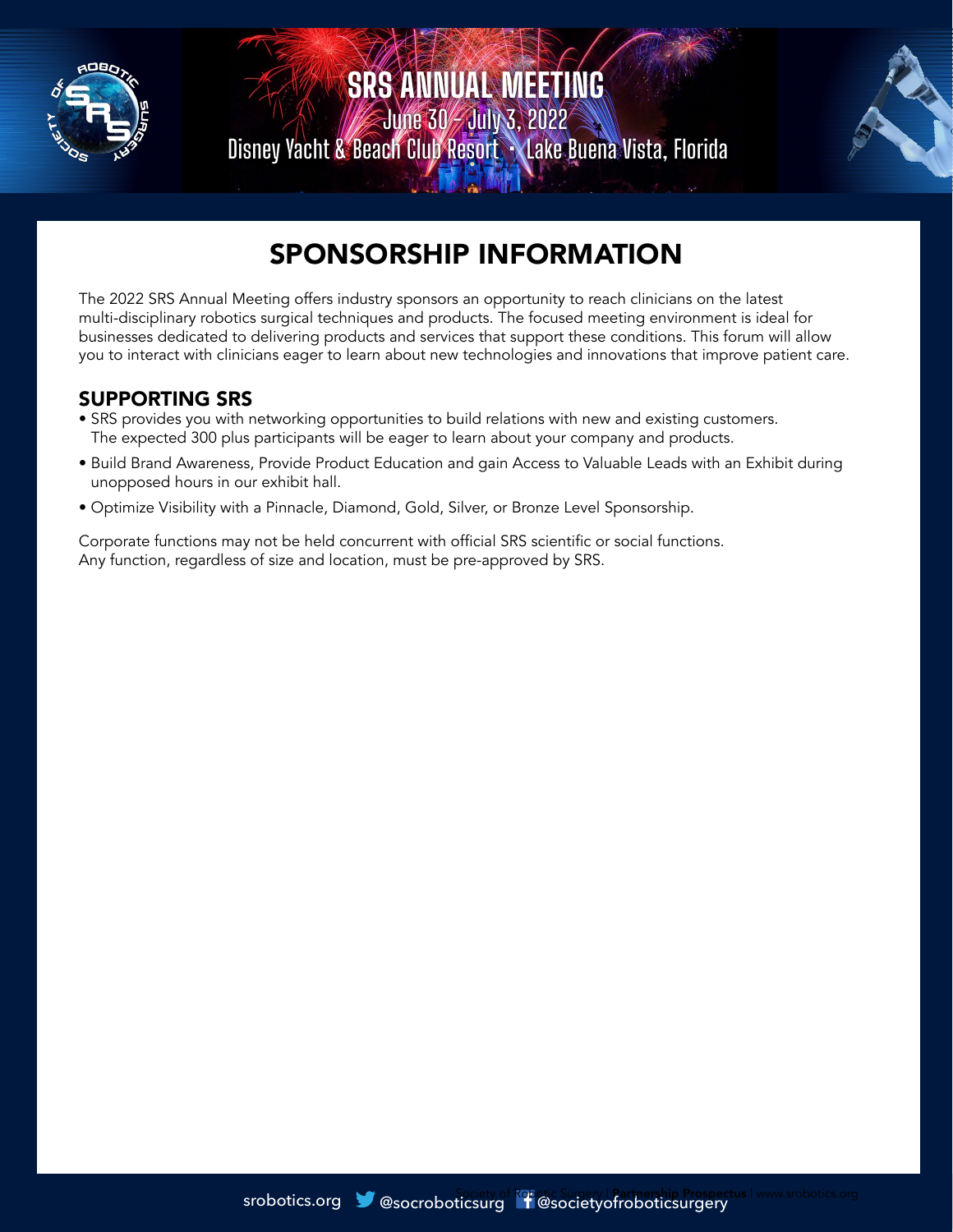

June 30 - July 3, 2022 Disney Yacht & Beach Club Resort • Lake Buena Vista, Florida



## PINNACLE CHOOSE ONE **\$100,000** \$100,000

A private business suite and unlimited registrations for company representatives for the entire meeting (meeting room only; AV and F&B are additional).

#### Welcome and Networking Reception (exclusive)

Be the first to welcome and spend time with our conference faculty and attendees. The reception will be held in the exhibit hall, showcase your company while attendees' network with colleagues and visit the exhibits.

#### Satellite Training Session

Showcase your company and technology via a company sponsored Hands-On Training or Lab (may require additional costs).

#### PINNACLE LEVEL INCLUDES:

- Opportunity to participate in the Investor Session, Hospital Administrator Session and non CME "Future of Robotics" Plenary Session
- Prime location of exhibit space
- AV and event marketing
- Company recognition on the SRS website
- Program Book Advertisement (Full Page, Full Color)
- Recognition on contributor signage in the meeting pre-function space
- Recognition in the Registration packet
- Ten complimentary registrations for company representatives (to attend the Investor, Hospital Administrator and non CME Plenary sessions)
- Invitation to the Welcome Reception for ten company representatives

## DIAMOND CHOOSE ONE: \$75,000

A private business suite for 3 days of the meeting (meeting room only; AV and F&B are additional).

#### Mobile Demo Session

Showcase your company and technology via your Mobile Lab.

#### Industry Sponsored Product Theater

Highlight your product and your commitment to robotics with a dedicated hour for your product specialist or guest speaker to present to attendees during lunch.

#### DIAMOND LEVEL INCLUDES:

- Opportunity to participate in the Investor Session, Hospital Administrator Session and non CME "Future of Robotics" Plenary Session
- Prime location of exhibit space
- AV and event marketing
- Company recognition on the SRS website
- Program Book Advertisement (Full Page, Full Color)
- Recognition on contributor signage in the meeting prefunction space
- Recognition in the Registration packet
- Nine complimentary registrations for company representatives (to attend the Investor, Hospital Administrator and non CME "Future of Robotics" Plenary sessions)
- Invitation to the Welcome Reception for nine company representations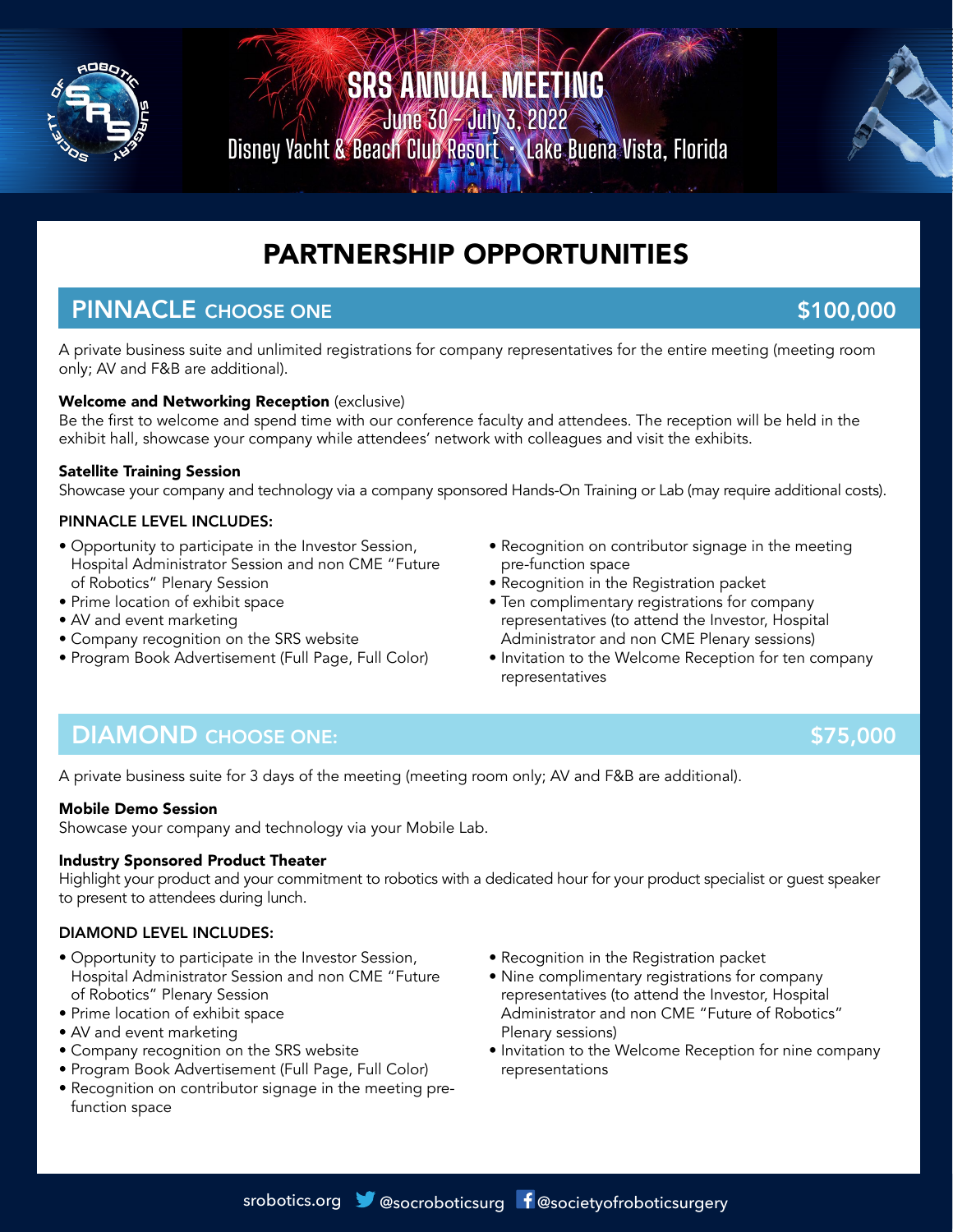

June 30 - July 3, 2022 Disney Yacht & Beach Club Resort • Lake Buena Vista, Florida



# PARTNERSHIP OPPORTUNITIES

### **GOLD** CHOOSE ONE: \$50,000

A private business suite for 2 days of the meeting (meeting room only; AV and F&B are additional).

#### Global Outreach Platform

Make a lasting impression by sponsoring the app that houses all materials for the meeting, allowing your Banner Ad to be viewed by all attendees throughout the meeting.

#### Industry Sponsored Product Theater

Highlight your product and your commitment to robotics with a dedicated hour for your product specialist or guest speaker to present to attendees during lunch.

#### Internet Code

Exclusive provider of Wi-Fi for the meeting. Your company name will be the official name of the Wi-Fi and your booth number will be the password. Company name and password will be displayed on signage and in the program book.

#### GOLD LEVEL INCLUDES:

- Opportunity to participate in the Investor Session, Hospital Administrator Session and non CME "Future of Robotics" Plenary Session
- Prime location of exhibit space
- AV and event marketing
- Company recognition on the SRS website
- Program Book Advertisement (Full Page, Full Color)
- Recognition on contributor signage in the meeting pre-function space
- Recognition in the Registration packet
- Eight complimentary registrations for company representatives (to attend the Investor, Hospital Administrator and non CME "Future of Robotics" Plenary sessions)
- Invitation to the Welcome Reception for eight company representatives

## SILVER \$25,000

A private business suite for 1 day of the meeting (meeting room only; AV and F&B are additional).

#### Industry Sponsored Product Theater

Highlight your product and your commitment to robotics with a dedicated hour for your product specialist or guest speaker to present to attendees during breakfast

#### SILVER LEVEL INCLUDES:

- Opportunity to participate in the Investor Session, Hospital Administrator Session and non CME "Future of Robotics" Plenary Session
- Prime location of exhibit space
- Company recognition on the SRS website
- Program Book Advertisement (1/2 page, Full Color)
- Recognition on contributor support signage in the meeting pre-function space
- Recognition in the registration packet
- Six complimentary registrations for company representatives (to attend the Investor, Hospital Administrator and non CME "Future of Robotic" Plenary sessions)
- Invitation to the Welcome Reception for six company representatives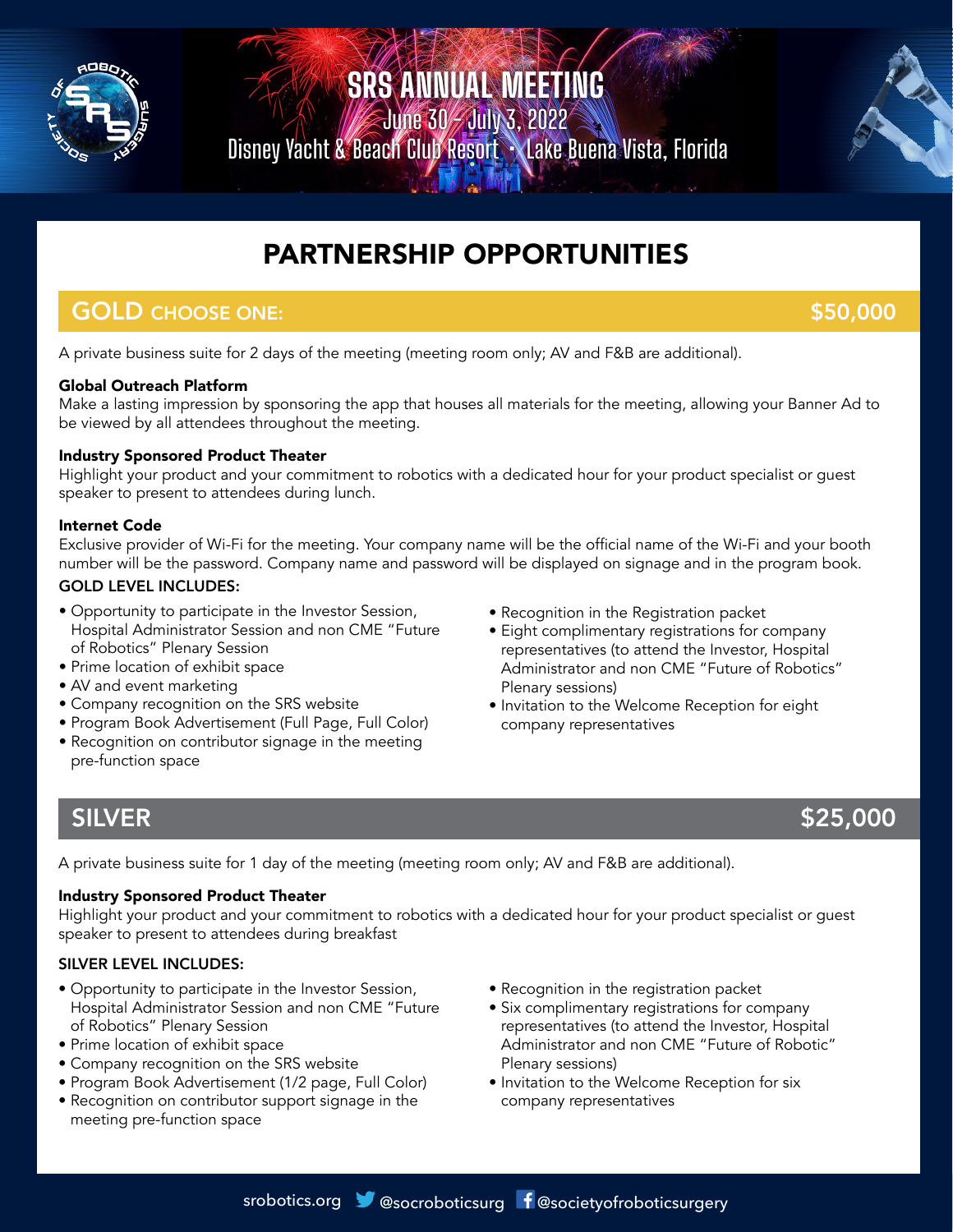

June 30 - July 3, 2022 Disney Yacht & Beach Club Resort • Lake Buena Vista, Florida



#### Coffee Breaks

Help provide attendees with a AM/PM jolt by sponsoring the breaks during the annual meeting.

#### BRONZE LEVEL INCLUDES:

- Prime location of exhibit space
- Company recognition on the SRS website
- Recognition on contributor support signage in the meeting pre-function space
- Recognition in the registration packet

company representatives

representatives

## EXHIBIT \$5,000

#### EXHIBIT LEVEL INCLUDES:

- 6 foot table with chairs
- Company recognition on the SRS website
- Recognition on contributor support signage in the meeting pre-function space
- Recognition in the registration packet

• Two complimentary registrations for company representatives

• Four complimentary registrations for company

• Invitation to the Welcome Reception for four

• Invitation to the Welcome Reception for two company representatives